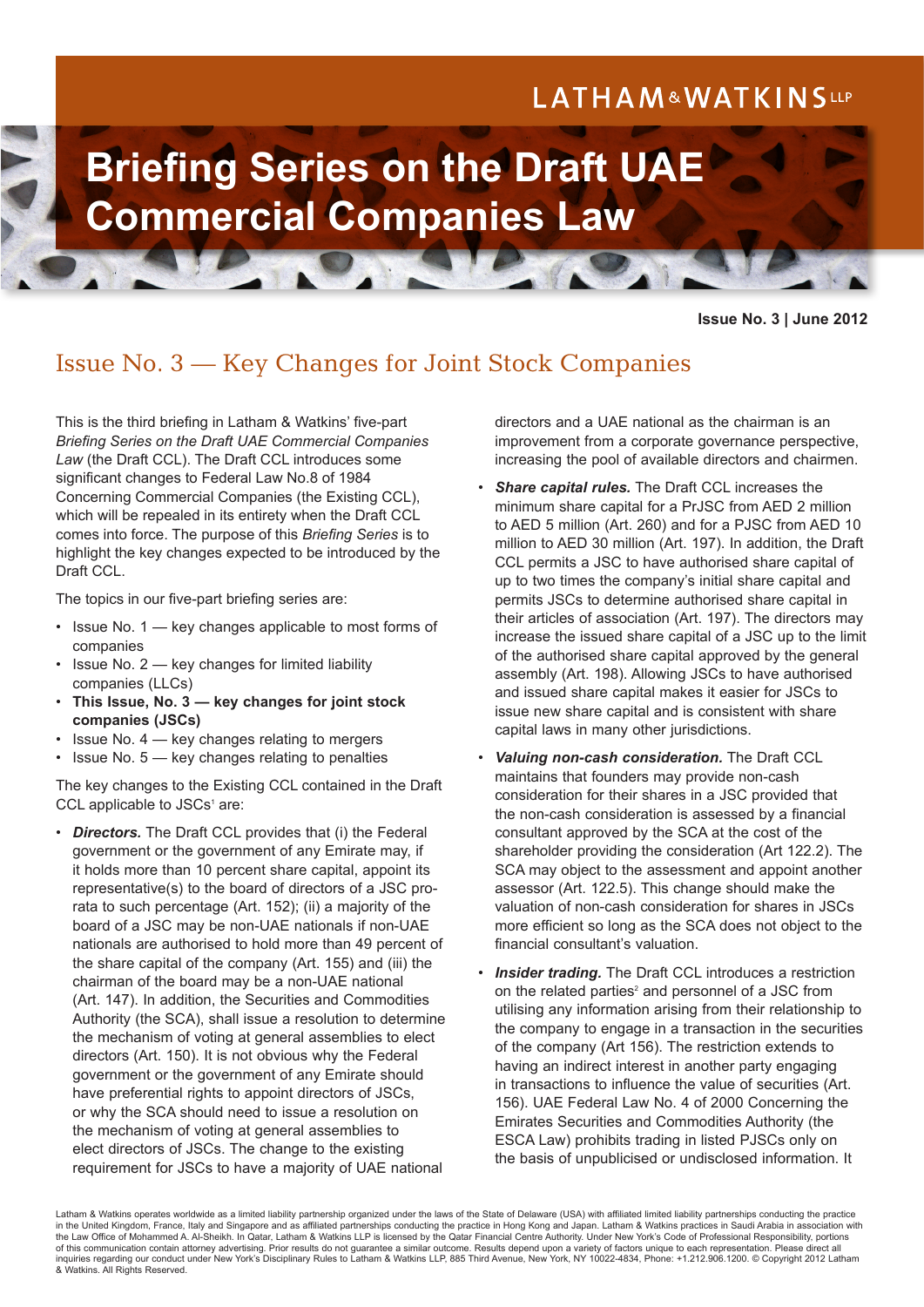is curious that Article 156 does not restrict only the use of unpublicised or undisclosed information as per the ESCA Law.

- *Related party transactions.* The Draft CCL prohibits JSCs from engaging in substantial transactions (defined as transactions exceeding the lesser of five percent of share capital or AED 10 million) with related parties<sup>3</sup> (Art. 156). The introduction of a "related party transactions" rule is a sensible change, although the lack of specificity around the thresholds may make this rule difficult to apply in practice.
- *Unfair prejudice.* The Draft CCL provides that one or more shareholders holding at least five percent of the shares of a JSC may file a complaint with the SCA, or in the event the SCA rejects the application, resort to a court, with an allegation that the affairs of the company are or have been conducted to the detriment of the interests of any of the shareholders, or that the company intends to do or omit to do any act that may cause damage to a shareholder (Art. 168.1). The SCA may issue a relevant resolution at its discretion, or alternately, seek a court order and the court is required to hear the suit as a matter of urgency and granted the authority to issue a judgment to annul an act or to require an omitted act (Art. 168.4). This provision increases the rights of minority shareholders. It will be very interesting to see how the SCA and the courts interpret and apply this provision.
- *Financial assistance.* The Draft CCL prohibits a JSC or any of its subsidiaries from providing "financial aid" to a shareholder to enable the shareholder to hold any shares, bonds or deeds issued by the company (Art. 226). "Financial aid" is defined to include providing: (i) loans; (ii) gifts or donations; (iii) assets of the company as security; and (iv) security or guarantee of the obligations of another person (Article 226). As drafted, this provision lacks practical exceptions such as a *de minimus* exception or an exception permitting a company to provide "financial aid" with express shareholder approval, which operate in many other jurisdictions.
- *Issuing shares at discounts/premiums.* The Draft CCL eliminates the restrictions in the Existing CCL on JSC issuing shares at a discount or a premium. In the Existing CCL, shares may only be issued at nominal value in the case of the initial subscription and at nominal value or a premium in the case of a capital increase (Art. 153 and 203). This change provides JSCs with more flexibility in the pricing of and issuance of shares.
- *Part payment for shares.* The Draft CCL maintains that shares in a JSC may be issued by payment of at least 25 percent of their nominal value. However, the period for payment of the balance of the value of the shares is reduced from five years to three years from the date

of registration of the company, and the option for the company to extend the period pursuant to its articles of association has been removed (Art. 211).

- **Strategic partners.** The Draft CCL provides a right for JSCs to make a non-pre-emptive share issuance to a strategic partner subject to certain conditions (Arts. 153 and 203). A "strategic partner" is defined as a partner whose contribution to the company provides technical, operational or marketing support for the benefit of the company (Art. 1). Furthermore, the strategic partner is required to have activities that are similar or supplementary to the activity of the company and have issued two years of financial statements (Art. 228.1). The additional conditions relating to such an issue are: (i) a presentation by the board of directors to the general assembly of the benefits from the entry of the strategic partner; and (ii) a special resolution approved by shareholders holding at least 75 percent of the votes represented at the general assembly (Art. 227). The board of directors must offer the new shares to the strategic partner within three months of the special resolution and such shares must be subscribed within 30 days of the offer (Art. 228.1). In addition, the SCA will issue a resolution determining the conditions and procedures of entry of the strategic partner as a shareholder and retains the right to reject a contribution by a strategic partner if it contravenes regulations or adversely effects the public interest (Art. 228.3). These new provisions appear quite cumbersome. It would be preferable for JSCs to have the right to disapply pre-emptive rights through a special resolution of the general assembly without the additional hurdles set out in these articles of the Draft CCL.
- *Capitalisation of cash debts.* The Draft CCL allows a JSC to capitalise its cash debts without a pre-emptive offer to existing shareholders, subject to certain conditions. Debts owed to the Federal government, the government of any Emirate, the public authorities and establishments of the UAE, banks and financing companies shall be deemed to be cash debts (Art 229.3). The conditions relating to such an issue are: (i) a presentation by the board of directors to the general assembly of the necessity for the capitalisation of debts; and (ii) a special resolution approved by shareholders holding at least 75 percent of the votes represented at the general assembly (Art. 229). In addition, the SCA will issue a resolution determining the conditions and procedures to capitalise cash debts (Art. 229). Once again, this provision appears unnecessarily cumbersome, but it addresses a shortcoming in the Existing CCL.
- *Employee share schemes.* The Draft CCL provides for issuance of shares to employees without a preemptive offer to existing shareholders, subject to certain conditions. The conditions relating to such an issue are: (i) a presentation by the board of directors to the general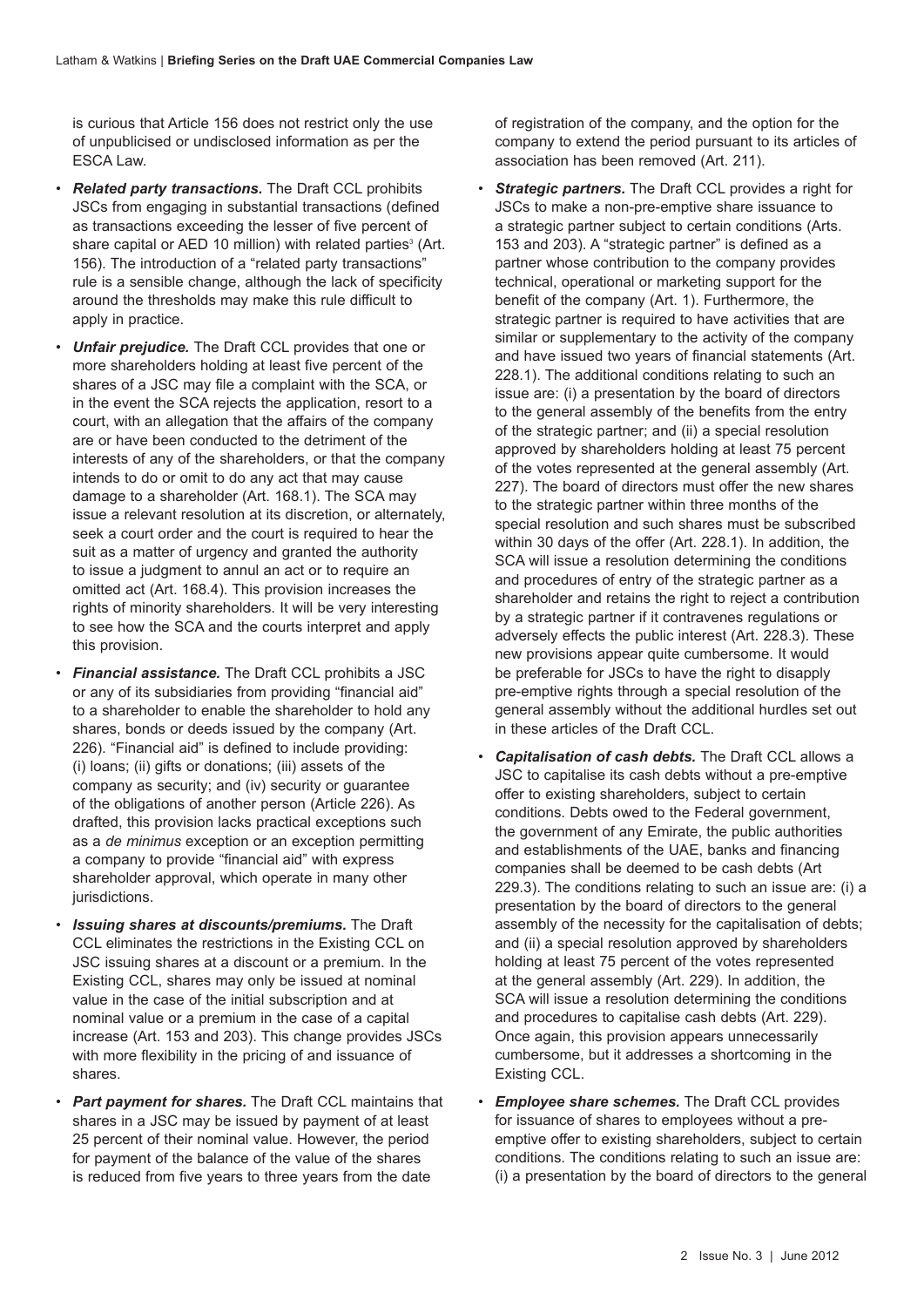assembly of a scheme to encourage employees to hold shares of the company; and (ii) a special resolution approved by shareholders holding at least 75 percent of the votes represented at the general assembly (Art. 230). In addition, the SCA will issue a resolution determining the conditions and mechanism to implement an employee share scheme (Art. 230).

- *Auditors.* The Draft CCL maintains the requirement for every JSC to have an auditor audit its accounts on an annual basis and provides additional details relating to the appointment, responsibilities and removal of the auditors. The auditor is nominated by the board of directors and approved by the general assembly for a term not exceeding three successive years (Art. 247). An auditor must be approved by the SCA and must satisfy the following new conditions: (i) experience in auditing companies for at least five years; (ii) approved by the Central Bank in the case of audits of banks, financing and financial investment companies, exchange companies and cash brokerage companies and (iii) professional insurance as required by the SCA (Art. 248). The allocation of duties between multiple auditors is clarified (Art. 249 and Art. 250). The auditor's report to the general assembly must address additional matters including purchase of stock by the company, related party transactions, penalties incurred by the company and the consolidated statements for holding companies (Art. 254). In addition, there are new provisions imposing a prohibition on insider trading by an auditor and an obligation on auditors to notify the authorities of any crimes (Art. 252 and 253). Finally, the process for removal or resignation of auditors is stipulated (Art. 255 and 256).
- *Further rules.* The Draft CCL provides that certain rules regarding share capital and shareholder rights may be determined by a resolution of the Cabinet or the SCA in due course. For example, (i) the Cabinet may issue a resolution determining the conditions for issuing different classes of shares and their corresponding rights (Art. 210); and (ii) the SCA may issue a resolution regulating the conditions and procedures for a shareholder to sell a pre-emption right (Art. 201).

This issue of the *Briefing Series* does not cover changes relating to initial public offerings of PJSCs. We will publish a separate note on these changes in due course.

#### **Endnotes**

- $1$  The Draft CCL provides that, other than the provisions relating to public subscription, the provisions concerning public joint stock companies (PJSCs) also apply to private joint stock companies (PrJSCs) (Art. 269).
- $2$  "Related parties" is defined in the Draft CCL as "the Chairman and other directors and the senior executive management of the company, such companies in which any of such person holds at least 35% of their share capital and subsidiary, associated or sister companies." (Art. 1).

 $\_$  ,  $\_$  ,  $\_$  ,  $\_$  ,  $\_$  ,  $\_$  ,  $\_$  ,  $\_$  ,  $\_$  ,  $\_$  ,  $\_$  ,  $\_$  ,  $\_$  ,  $\_$  ,  $\_$  ,  $\_$  ,  $\_$  ,  $\_$  ,  $\_$  ,  $\_$  ,  $\_$  ,  $\_$  ,  $\_$  ,  $\_$  ,  $\_$  ,  $\_$  ,  $\_$  ,  $\_$  ,  $\_$  ,  $\_$  ,  $\_$  ,  $\_$  ,  $\_$  ,  $\_$  ,  $\_$  ,  $\_$  ,  $\_$  ,

<sup>3</sup> See footnote 2 for the definition of "related parties".

If you would like any further information on the matters covered in this Issue No. 3, please contact one of the attorneys below.

#### **Chris Lester**

+971.2.813.4825 chris.lester@lw.com Abu Dhabi

## **Charles Fuller**

+971.4.704.6328 charles.fuller@lw.com Dubai

### **Jade Laktineh**

+971.2.813.4822 jade.laktineh@lw.com Abu Dhabi

#### **Saad Khanani**

+971.2.813.4821 saad.khanani@lw.com Abu Dhabi